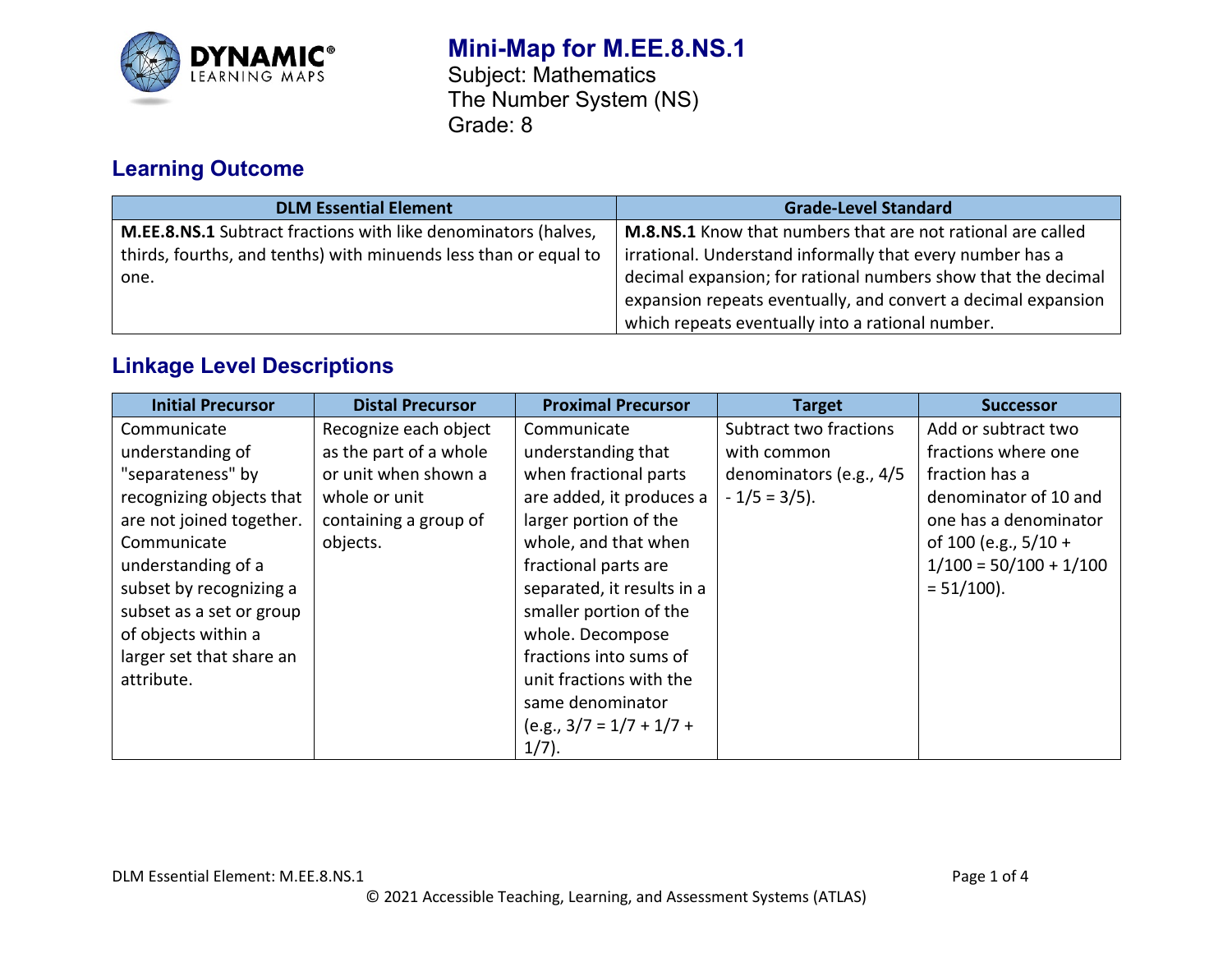## **Initial Precursor and Distal Precursor Linkage Level Relationships to the Target**

Subtracting fractions requires a student to be able to recognize that two or more sets or groups of items exist. Work on this skill using a variety of sets. Help students recognize when items are grouped together into a set or separated out. As educators present a set, they label it (e.g., two balls, one marker, three CDs), count the items, label it again, and encourage students to use numerals to label and count the separate sets. Use tools like the ten-frame to point out whole and parts (e.g., a set of 9 is part of 10).

### *How is the Initial Precursor related to the Target? How is the Distal Precursor related to the Target?*

As students work toward greater understanding of sets, educators will provide students with many set models (see below) of fractions using the same unit fraction, either halves, thirds, fourths, or tenths. Students will work on identifying the whole.

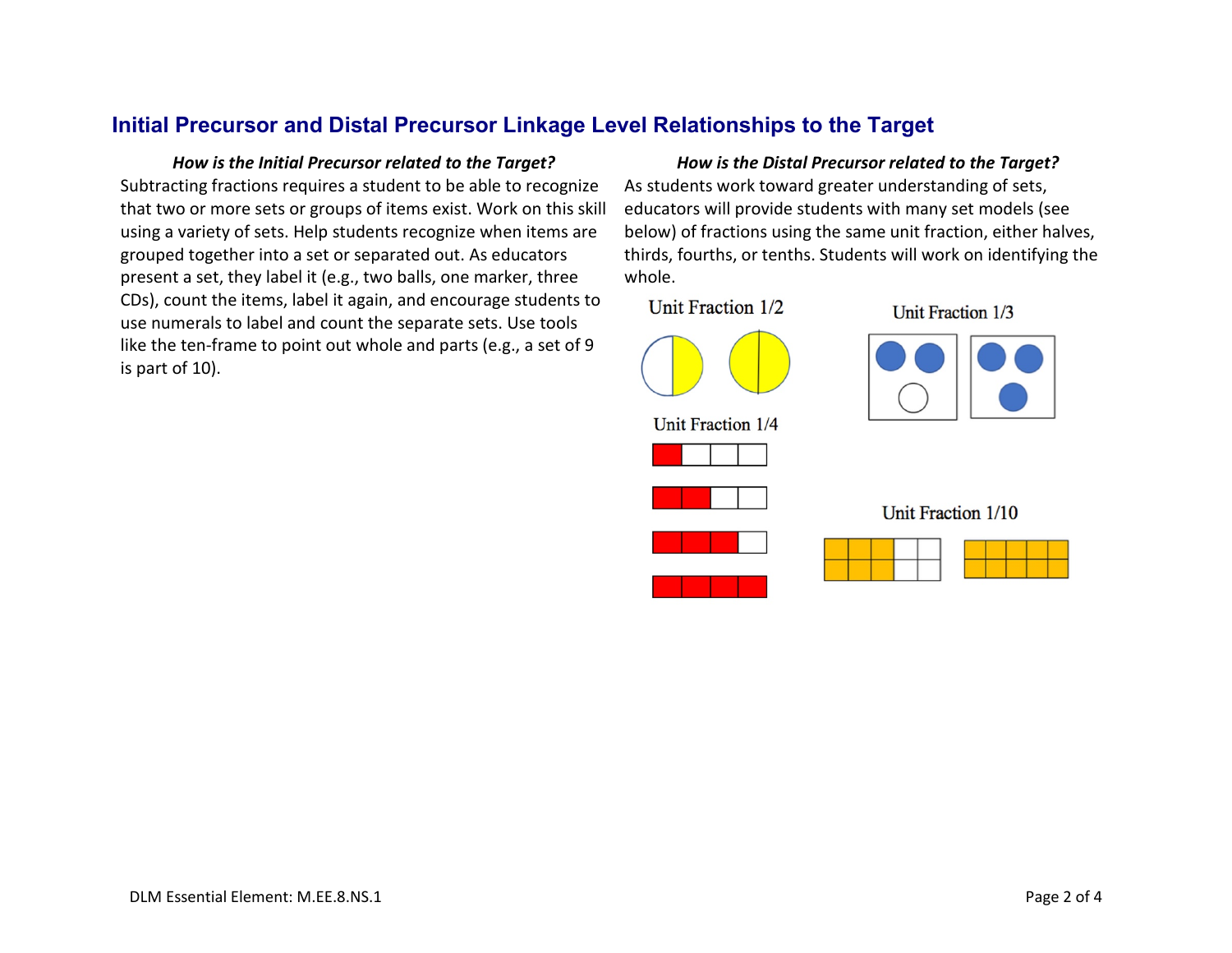## **Instructional Resources**

**Released Testlets**

See the [Guide to Practice Activities and Released Testlets.](https://dynamiclearningmaps.org/sites/default/files/documents/Manuals_Blueprints/Guide_to_Practice_Activities_and_Released_Testlets.pdf)

**Using Untested (UN) Nodes**

See the document [Using Mini-Maps to Plan Instruction.](https://dynamiclearningmaps.org/sites/default/files/documents/Using_Mini_Maps_to_Plan_Instruction.pdf)